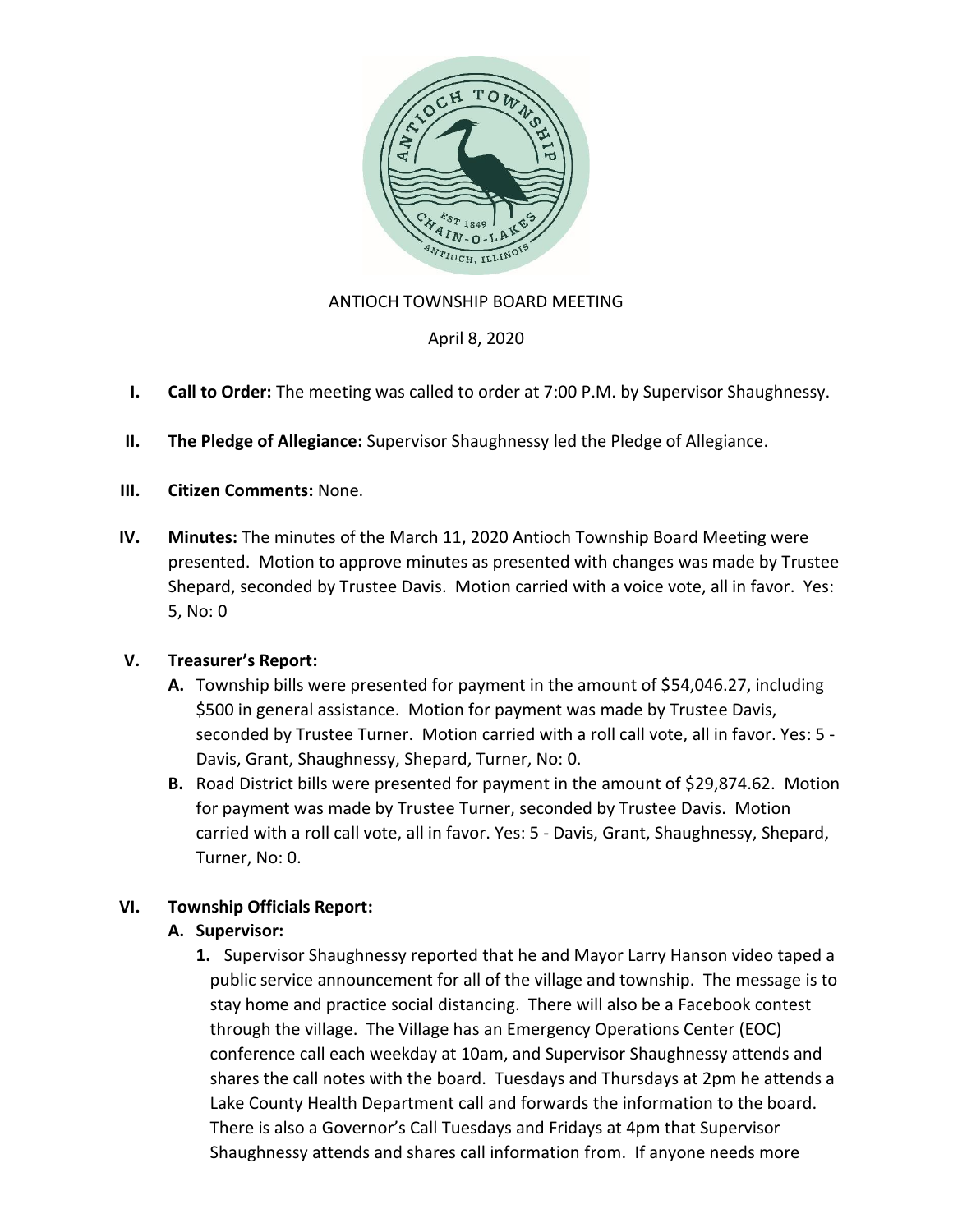information, he can provide it. We are community leaders, and need to be examples and optimistic. Transmit information and if we are asked questions we don't know, ask and we will get the information. Stay at home and save lives.

**2.** Supervisor Shaughnessy received the Green and Associates feasibility study. It is 70 pages and he will be providing the board with a bound copy. The financials are being worked and it will require a special meeting to move forward. Ancel Glink is putting together the legal procedures that need to be followed. No decisions will be made until the appropriate time.

### **B. Clerk:**

- **1.** Reminder that Statements of Economic Interest are due by May 1, 2020. Please provide the Clerk with receipt of completion.
- **2.** The April 14, 2020 Annual Town Meeting has been canceled based on guidelines from the State of Illinois. A new date has not yet been determined. The public will be notified through a formal communication.
- **C. Assessor:** No update.

# **D. Highway Commissioner:**

**1.** Highway Commission Ring reported that they continue to perform regular road maintenance while social distancing. The staff has been split into two groups. The office is closed, but they are still responding to e-mails, faxes, and phone calls. Supervisor Shaughnessy, Mayor Larry Hanson, and the EOC members were thanked for all of the information they are providing. Trustee Grant had a question regarding the road sweeper he saw. Highway Commissioner Ring confirmed the 50/50 mix from winter was being swept up.

### **E. Trustee Reports:**

### **1. Senior Committee, Trustee Davis:**

- **a.** There will be no events until the stay at home order has ended. When programs do begin, an rsvp process will be needed in case seniors are scared to come to events. We want to ensure we don't only have 5 or 10 in attendance for a program.
- **b.** Senior Services Activities Coordinator, Courtney Kotloski, reported that the Senior Taskforce is working really well. There is an average of 1 new friend a week who is paired with a community member. They have received a number of impactful messages as well as a lot of support from churches in the surrounding area. All volunteers have masks from Anna Fielder and The Mask Brigade. A mailing was sent to all seniors with a one sheeter of resources. The same messaging was also be sent to all that are available through e-mail. A pen pal program has also been started to connect people in the community. Please direct anyone that needs help to Courtney Kotloski with the Senior Taskforce.
- **2. Grant Committee, Trustee Turner:**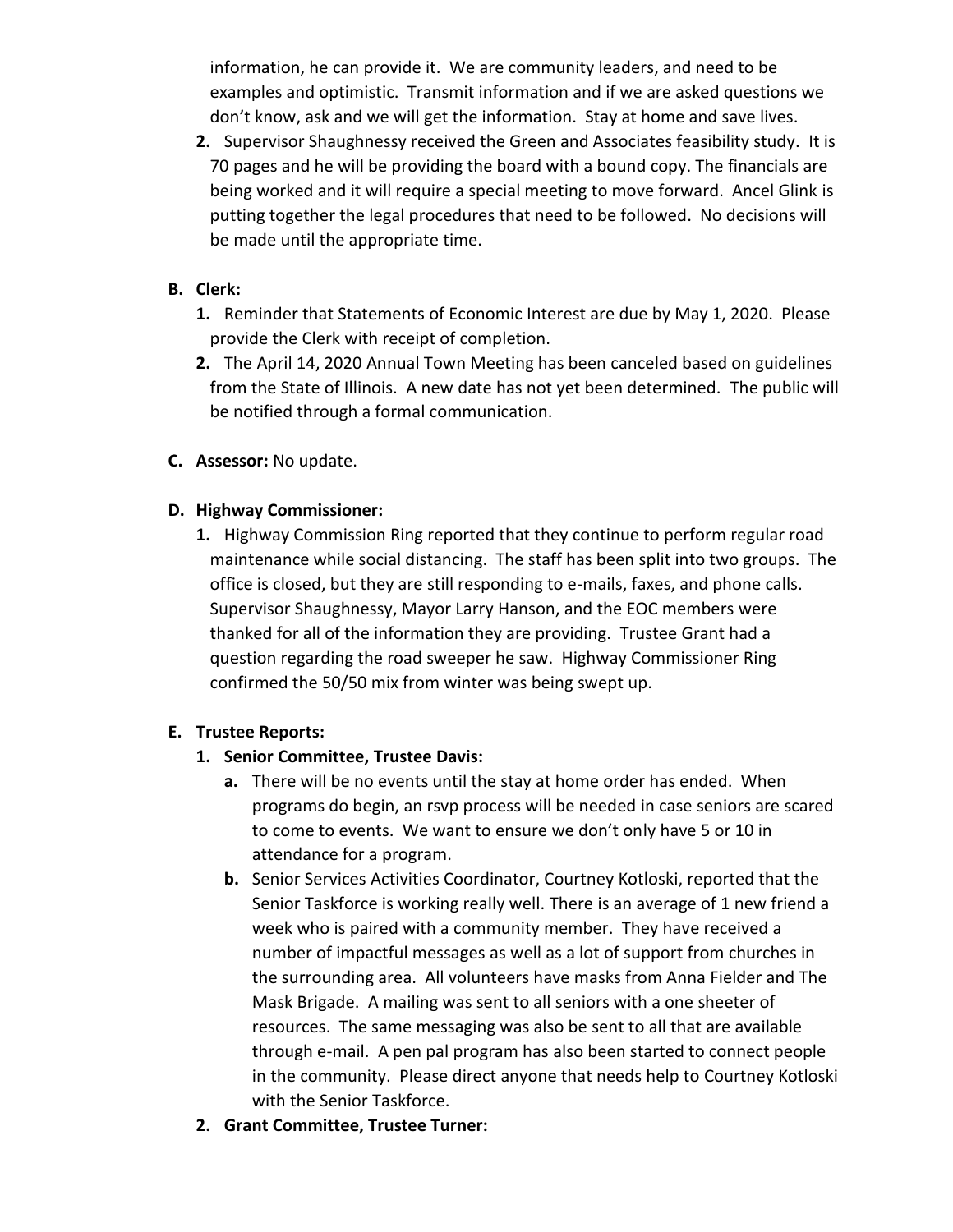- **a.** The IDNR Bike Path proposal was supposed to be mailed by March 14, 2020 to be into the state by March 16, 2020. The joint filing with the Village was not mailed by March 14, 2020. Todd Kupsak is looking into it to see if the paperwork was received in time and if the Township is still eligible for the grant.
- **b.** Illinois will likely not put any grants as a priority that are non-relief grants. They will suspend others for the time being due to COVID-19.
- **c.** Trustee Turner reported there is a FEMA Grant where the Township can recuperate money for expenses that are incurred as a result of COVID-19. Supervisor Shaughnessy shared that any invoices that are COVID-19 related that are tracked and marked on the invoice are eligible. A minimum of \$3,500 has to be spent in order to submit a claim. The Township is now tracking those expenses. \$500 was provided to The Mask Brigade under community service. That has been flagged as an expense along with a couple of smaller items for the Senior Taskforce.
- **3. Transportation Committee, Trustee Grant:** No update.
	- **a.** Supervisor Shaughnessy reported that he is trying to obtain approval for 2 PACE drivers, but all of the courses for those are currently delayed.

# **4. Parks Committee, Trustee Shepard:**

- **a.** A bridge is being installed at Osmond Park to the West end of the woodchip trail to get over a creek. The woodchip walking path was made from the dead trees that were cleared due to being a safety hazard. The path will hopefully turn into a cross country course eventually that Antioch High School and other joggers can use. The bike paths, that can also be walking paths, go right past that park which will allow a lot more people to use that. The property the trail is being built on is Antioch High School's and they gave the Township access to do it.
- **b.** The North side of Osmond Park is being raked to grade and mass seed around the disc golf course fairways to make a yellow brick road effect.
- **c.** All playground equipment is closed due to COVID-19. Please pass the information along.
- **d.** There is a neighbor to the West of Osmond Park that was concerned about the tree clearing work. Trustee Shepard assessed it and the tree clearing effort is mostly completed toward their house. They are not affected, they can't see the park now and still won't be able to, especially after the greenery comes in.
- **e.** Supervisor Shaughnessy reported that there are two men employed to work on the parks. One is full-time and one is part-time. One broke their leg and will be out for eight weeks.
- **f.** Supervisor Shaughnessy shared that the Township is also looking into putting in an interpretive trail as well as natural habitats and flowers. The Garden Club can post signage to share what people are looking at as they walk down the trail. A couple of culverts were put in to make sure it drains properly. It will come out at the South end of Osmond Park.